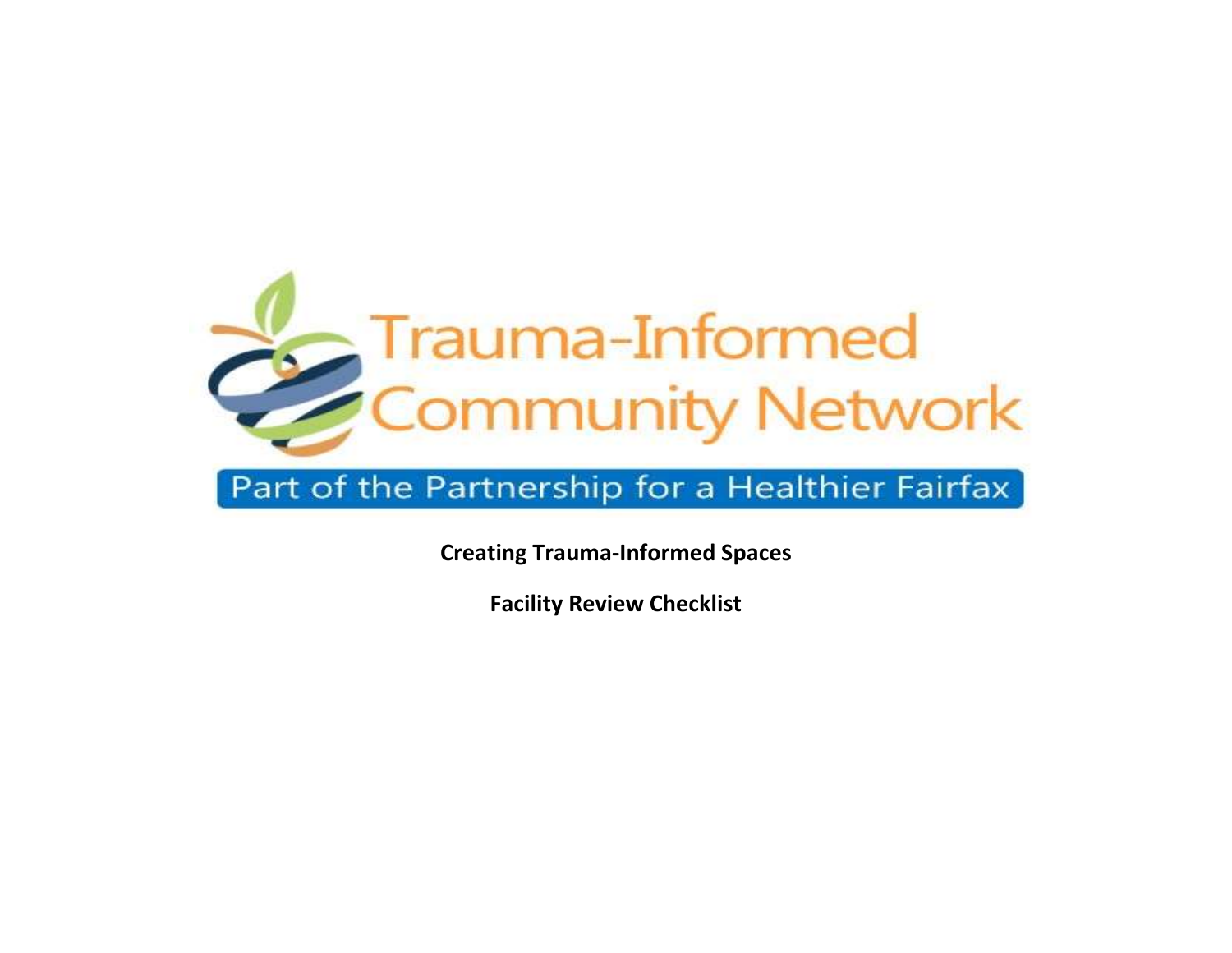#### **How to use this checklist:**

The chart below outlines a variety of things to consider about the environments where we deliver our services. Before beginning to examine any facility or space using this checklist, it might be helpful to consider the goals of the review, and to have the support of those who can help to address any issues that come to light as part of the process.

Ideally, the checklist should be completed by 3-4 individuals, who then come together to compare notes and discuss their impressions. We have found it most helpful for folks to complete the checklist individually, and to save their comments and commentary for the debriefing conversation, rather than having too much dialogue through the course of the facility review. It is important for reviewers to be non-intrusive, and to avoid distracting clients and or staff with discussion in open areas during this process.

Not every category covered on this checklist will apply to every space. Simply omit any sections that are not relevant. Notes and comments are not required in every section, but space is provided for each in the event that reviewers do want to note something specific.

While all elements of a space have the potential to be welcoming and calming, reviewers should pay particular attention to areas where clients and staff will spend the majority of their time. Places like waiting areas, staff offices, and conference rooms are great places to focus on to get a general feel for the facility**.**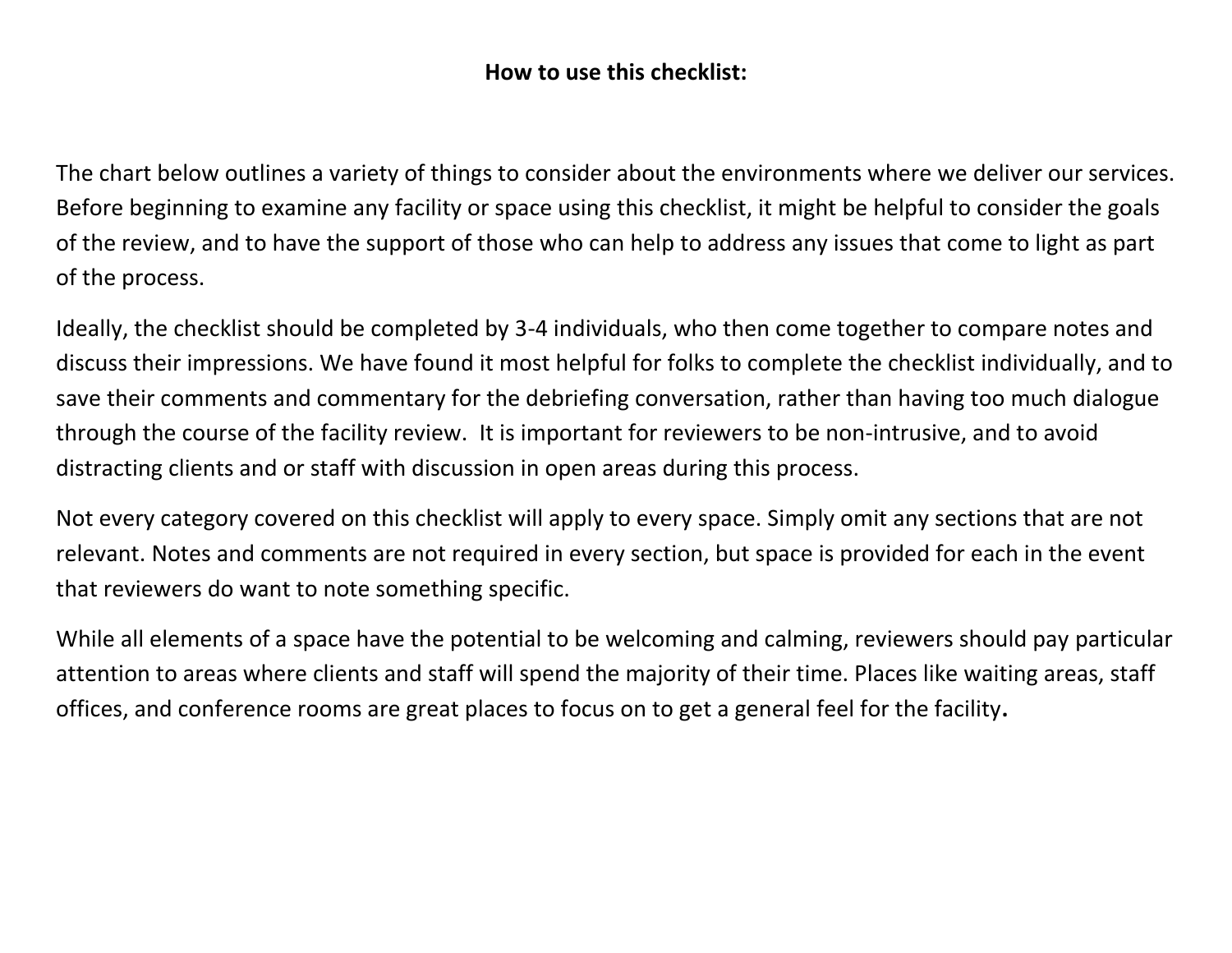# **Accessing the Facility**

|                                                 | Yes/No | <b>Notes/Comments</b> |
|-------------------------------------------------|--------|-----------------------|
| <b>Accurate Phone Number(s) Listed</b>          |        |                       |
| - online                                        |        |                       |
| - in printed materials                          |        |                       |
| <b>Accurate Directions Available</b>            |        |                       |
| - online                                        |        |                       |
| - in printed materials                          |        |                       |
| * Walking directions (using                     |        |                       |
| sidewalks/crosswalks) from closest public       |        |                       |
| transportation stops (Bus, METRO) should be     |        |                       |
| available                                       |        |                       |
| <b>Parking</b>                                  |        |                       |
| - available/accessible                          |        |                       |
| - well marked                                   |        |                       |
| - well maintained                               |        |                       |
| - well lit                                      |        |                       |
| - appears safe                                  |        |                       |
| * If parking is not available, that should be   |        |                       |
| clearly indicated online and in all printed     |        |                       |
| materials. If clients/consumers will need to    |        |                       |
| use public or paid parking that is not          |        |                       |
| immediately adjacent to the facility, those     |        |                       |
| details and directions should be highlighted.   |        |                       |
| <b>Approaching the Facility</b>                 |        |                       |
| - sidewalks and crosswalks are present, clear,  |        |                       |
| and well maintained                             |        |                       |
| - well lit                                      |        |                       |
| - appears safe                                  |        |                       |
| <b>Entrance</b>                                 |        |                       |
| - clear                                         |        |                       |
| - well lit                                      |        |                       |
| - includes clear directions on how to access if |        |                       |
| door is locked                                  |        |                       |
| <b>Upon Entrance</b>                            |        |                       |
| - warm welcome by a knowledgeable               |        |                       |
| receptionist OR immediately visible building    |        |                       |
| directory                                       |        |                       |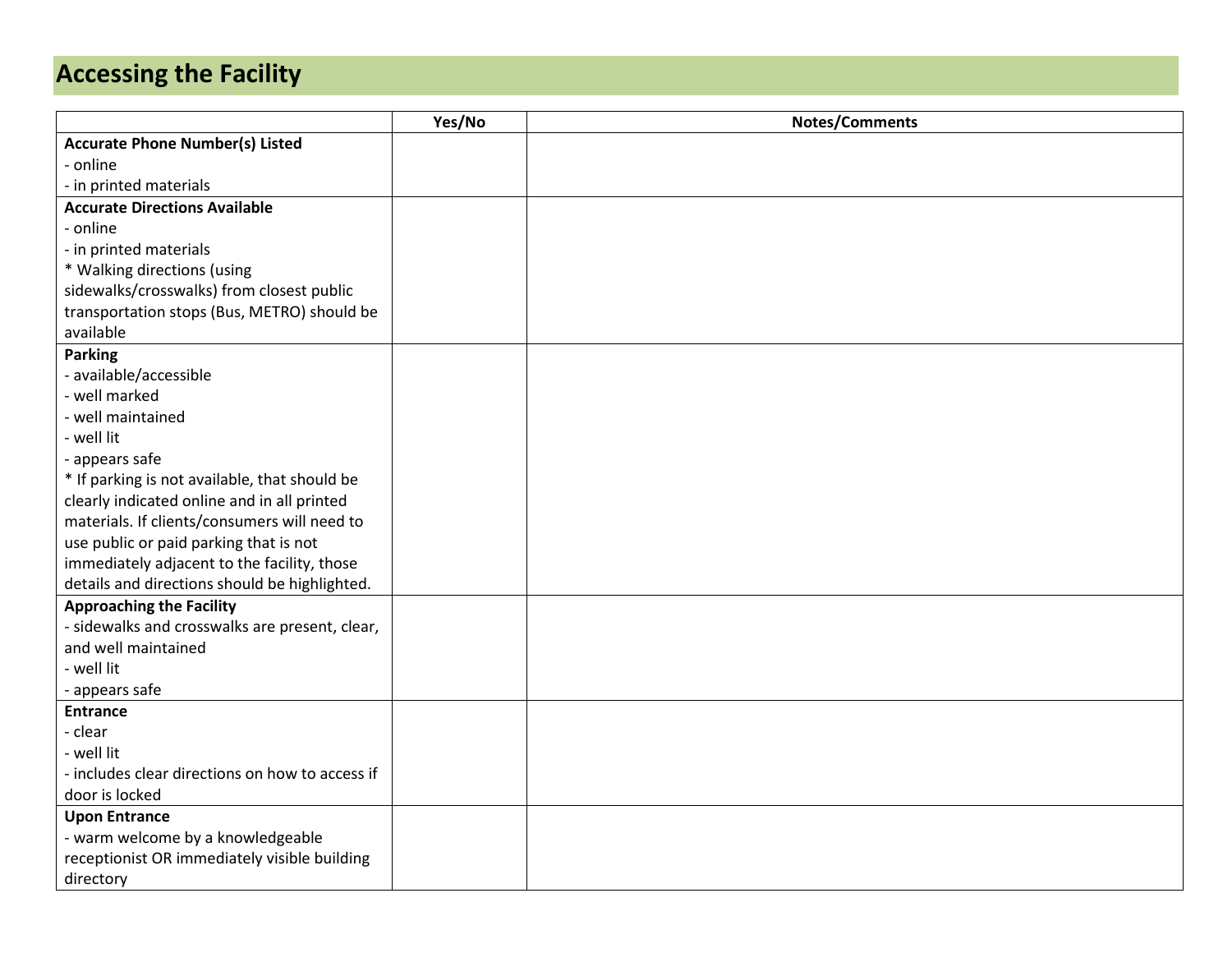| - directions about how to access different<br>parts of the building are clear and easily<br>followed (if applicable)<br>- consideration has been given to the<br>different needs of those accessing services,<br>and different populations are separated as<br>appropriate in a strategic and sensitive<br>manner<br>* If consumers do not or may not speak<br>English, how can they interpret the building<br>directory (is it in Spanish, does it include<br>recognizable agency logos, etc.)? Are pictures<br>or other directional strategies used for<br>consumers who may not be able to read in |  |
|-------------------------------------------------------------------------------------------------------------------------------------------------------------------------------------------------------------------------------------------------------------------------------------------------------------------------------------------------------------------------------------------------------------------------------------------------------------------------------------------------------------------------------------------------------------------------------------------------------|--|
| any language?                                                                                                                                                                                                                                                                                                                                                                                                                                                                                                                                                                                         |  |
| <b>Accessibility</b><br>Is the space Handicapped Accessible?                                                                                                                                                                                                                                                                                                                                                                                                                                                                                                                                          |  |
|                                                                                                                                                                                                                                                                                                                                                                                                                                                                                                                                                                                                       |  |

### **The Facility**

|                                                | Yes/No | <b>Notes/Comments</b> |
|------------------------------------------------|--------|-----------------------|
| <b>Comfortable and Inviting</b>                |        |                       |
| - minimal institutional appearance or feel     |        |                       |
| - adequate space for the number of clients     |        |                       |
| being served                                   |        |                       |
| - comfortable waiting areas with adequate      |        |                       |
| seating                                        |        |                       |
| - easy and clear access to necessities (water, |        |                       |
| restrooms, public phone)                       |        |                       |
| - offers the opportunity for privacy as        |        |                       |
| appropriate                                    |        |                       |
| - building and room temperatures are           |        |                       |
| comfortable (not too hot, not too cold)        |        |                       |
| Safe                                           |        |                       |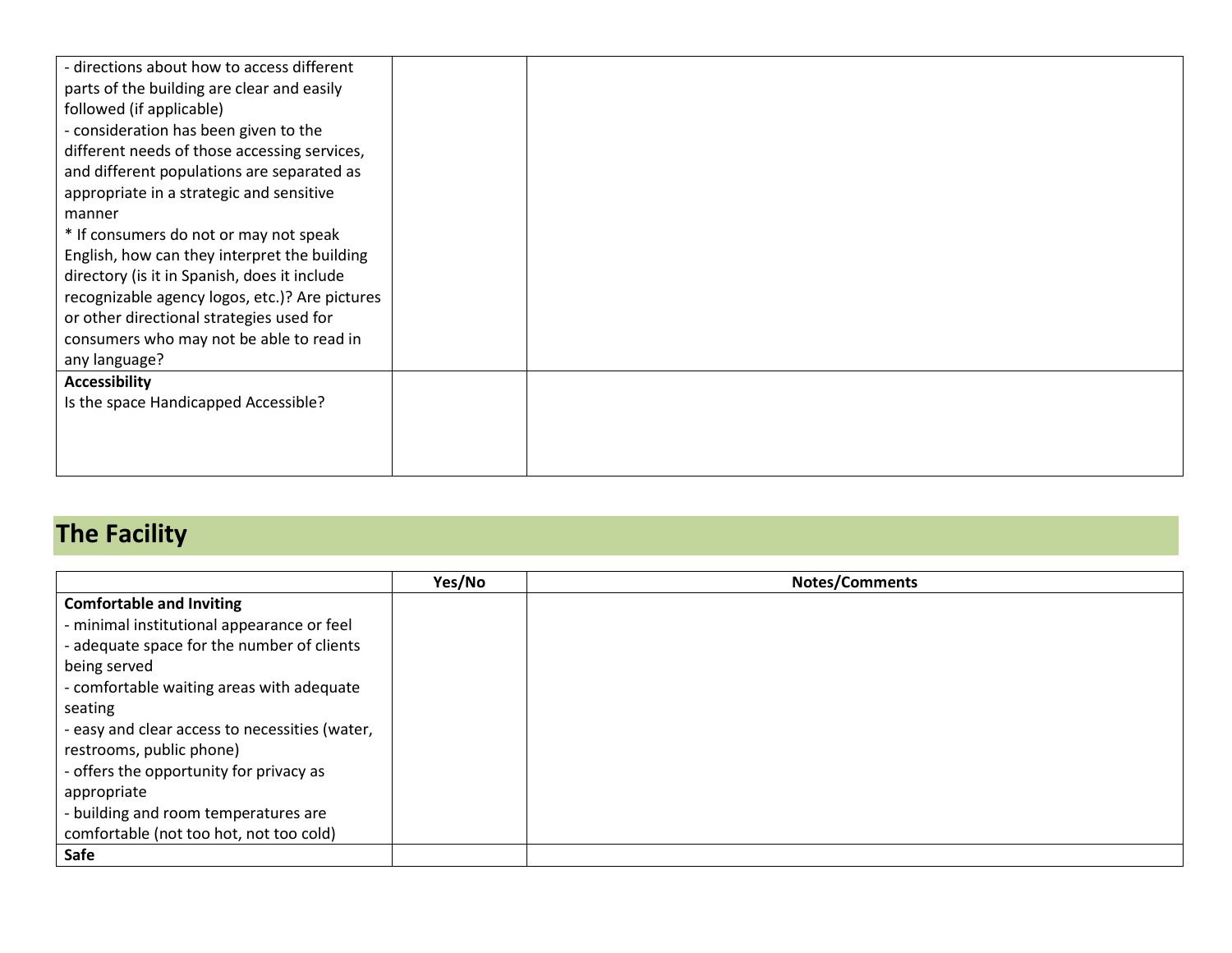| - hours of operation coincide with the hours    |  |
|-------------------------------------------------|--|
| of public transportation, and take the time of  |  |
| day (light vs. dark outside) into consideration |  |
| as appropriate                                  |  |
| - exits are clearly marked, and both staff and  |  |
| clients/consumers know what doors are           |  |
| locked/unlocked and when                        |  |
| - there is security presence as appropriate     |  |
| <b>Family Friendly</b>                          |  |
| - waiting areas include books, toys, etc. that  |  |
| are clean and in good repair                    |  |
| - waiting areas do not require absolute quiet,  |  |
| and if they do, there are alternative areas for |  |
| those with children to access if needed         |  |
| - restrooms include changing tables             |  |
| <b>Access to Nature</b>                         |  |
| - windows overlook green spaces                 |  |
| - courtyards or other outdoor areas are         |  |
| accessible and inviting                         |  |
| - when windows are not available, things like   |  |
| plants or other purposeful design elements      |  |
| are used in the space to invoke nature          |  |

### **Décor**

|                                                  | Yes/No | Notes/Comments |
|--------------------------------------------------|--------|----------------|
| <b>Floors</b>                                    |        |                |
| - carpet, tile, etc. is clean and in good repair |        |                |
| - floor is free of obstacles                     |        |                |
| Paint                                            |        |                |
| - appears fresh and non-institutional            |        |                |
| <b>Furnishings</b>                               |        |                |
| - clean, comfortable, and in good repair         |        |                |
| - are not used to create unnecessary barriers    |        |                |
| between staff and clients/consumers              |        |                |
| <b>Lighting</b>                                  |        |                |
| - is in working order                            |        |                |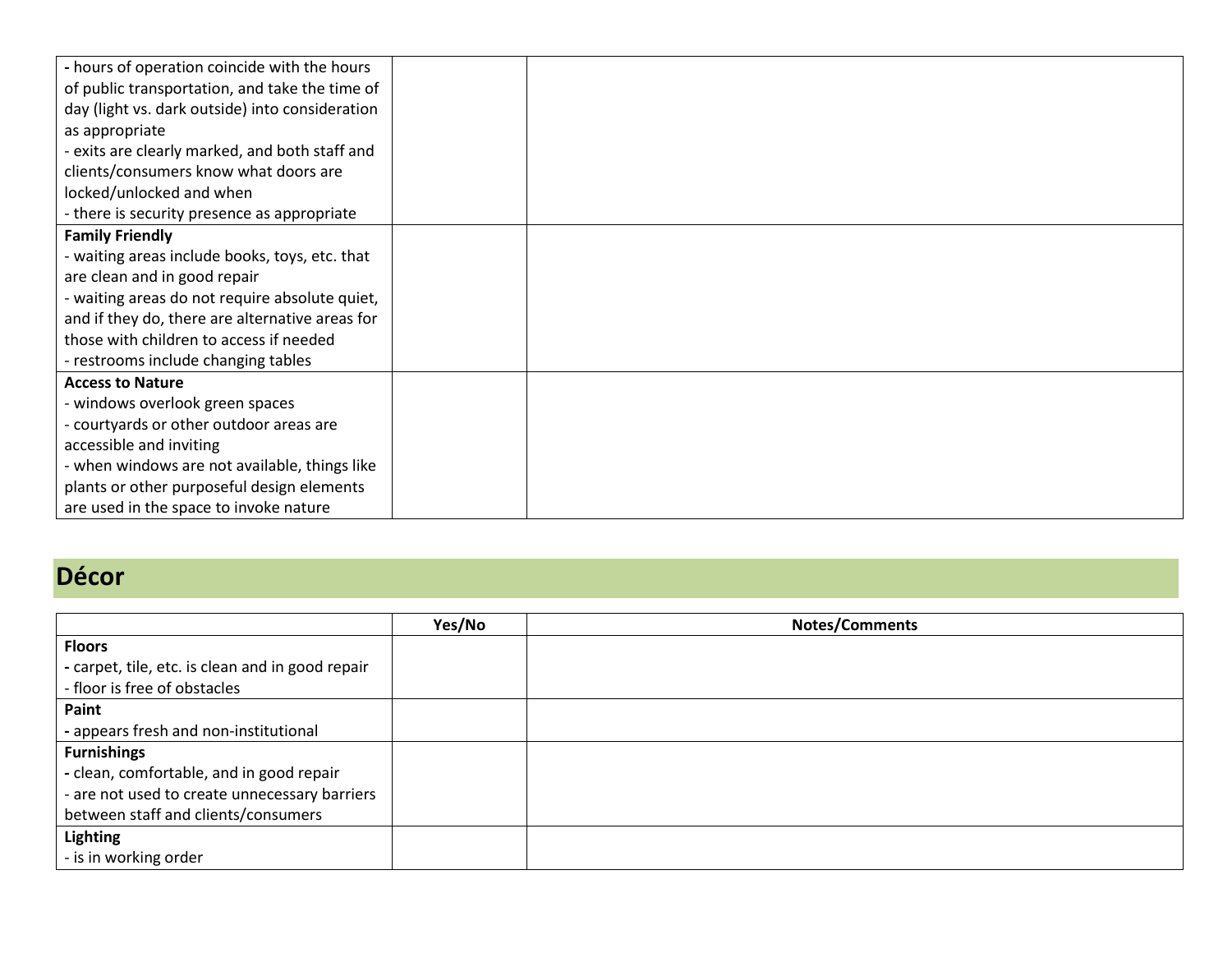| - takes advantage of opportunities to use         |  |
|---------------------------------------------------|--|
| natural light when possible                       |  |
| - relies on softer, non-institutional options     |  |
|                                                   |  |
| <b>Printed Materials on Display</b>               |  |
| - are clear, legible and in good repair           |  |
| - are inclusive of various cultures, family       |  |
| make-ups, languages, genders, etc.                |  |
| - use language that is empowering, strengths      |  |
| based, educational, inspiring, etc.               |  |
| - avoid language that is labeling, potentially    |  |
| stigmatizing or overly directive                  |  |
| - include information about client rights and     |  |
| grievance procedures                              |  |
| * Bonus Points for having materials on            |  |
| display that educate clients/consumers about      |  |
| traumatic stress $\odot$                          |  |
| <b>General Feel</b>                               |  |
| - is not overly institutional for the setting     |  |
| - reflects attention to detail in terms of        |  |
| creating an attractive and comfortable            |  |
| environment that includes decorative              |  |
| elements (pictures, plants, fountains, etc.)      |  |
| that personalize the space and are appealing      |  |
| to clients/consumers                              |  |
| - design elements that emphasize hierarchy        |  |
| (workers behind large desks when talking to       |  |
| consumers, closed door meetings within view       |  |
| of clients, glass partitions separating staff and |  |
| consumers) are eliminated when possible           |  |
| - staff have the opportunity to observe           |  |
| spaces throughout the facility in a non-          |  |
| intrusive manner (in person and via camera)       |  |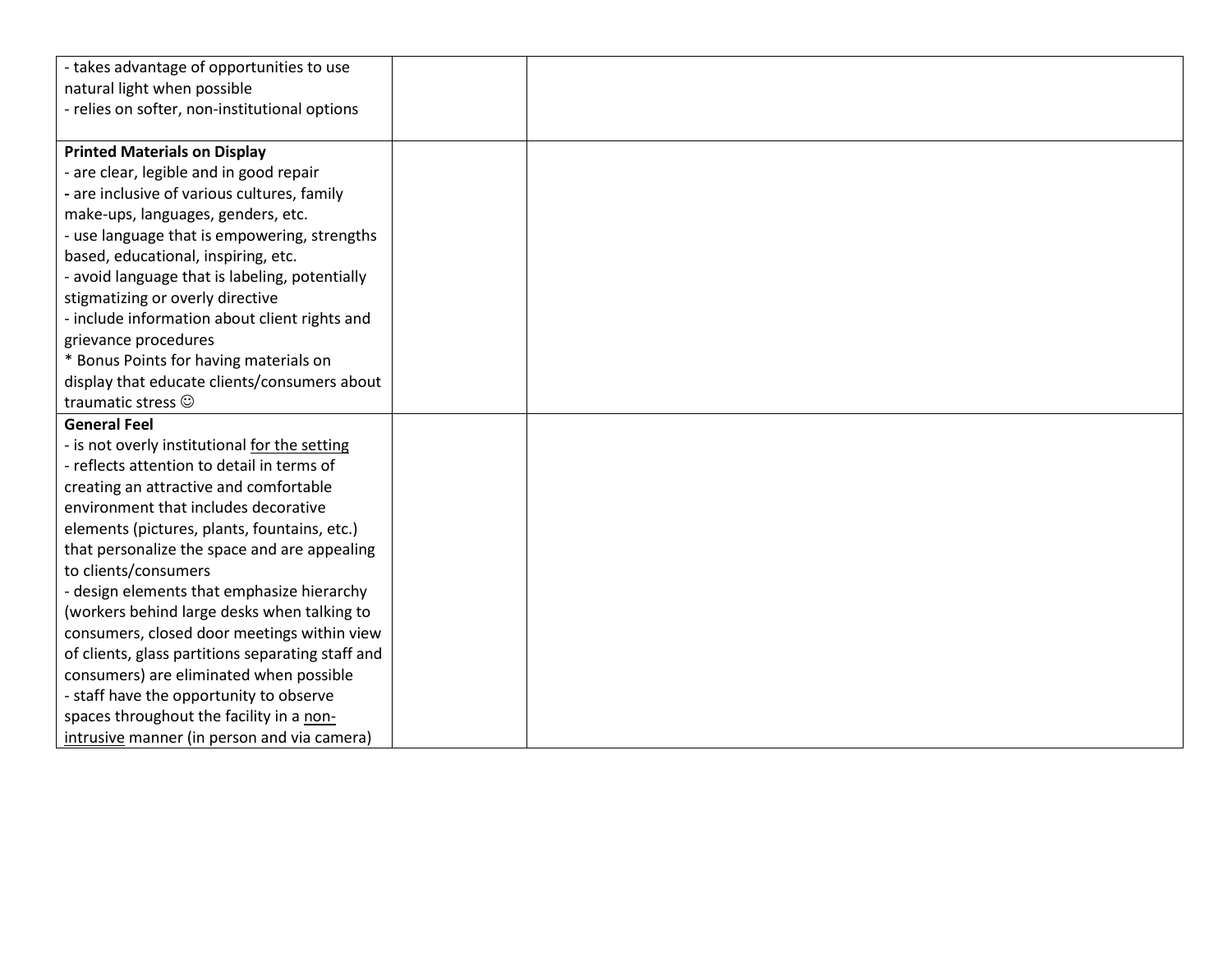## **Spaces**

|                                                  | Yes/No | <b>Notes/Comments</b> |
|--------------------------------------------------|--------|-----------------------|
| <b>Restrooms</b>                                 |        |                       |
| - easily accessible                              |        |                       |
| - well marked                                    |        |                       |
| - offer doors that lock                          |        |                       |
| - are clean and well stocked with supplies       |        |                       |
| (soap, paper towels, toilet paper, lotion, etc.) |        |                       |
| offer changing tables when they will be used     |        |                       |
| by the public                                    |        |                       |
| - offer family/unisex option                     |        |                       |
| <b>Staff Offices &amp; Conference Rooms</b>      |        |                       |
| - are arranged in such a way that both staff     |        |                       |
| and clients/consumers have a clear view and      |        |                       |
| path to the exit(s)                              |        |                       |
| - include calming elements that promote self-    |        |                       |
| care (access to water, nature sounds,            |        |                       |
| fountains or calming background music,           |        |                       |
| aromatherapy, rocking chairs, mandalas,          |        |                       |
| stress balls or other manipulatives)             |        |                       |
| <b>Outdoor Spaces (if applicable)</b>            |        |                       |
| - are well lit                                   |        |                       |
| are free of hazards                              |        |                       |
| - offer adequate seating as appropriate          |        |                       |
| - include appropriate recreational equipment     |        |                       |
| that is in good repair (if applicable)           |        |                       |
| - appear to be safe and secure from outside      |        |                       |
| intrusion (utilize fences or natural barriers,   |        |                       |
| not directly visible or accessible from public   |        |                       |
| sidewalks, etc.)                                 |        |                       |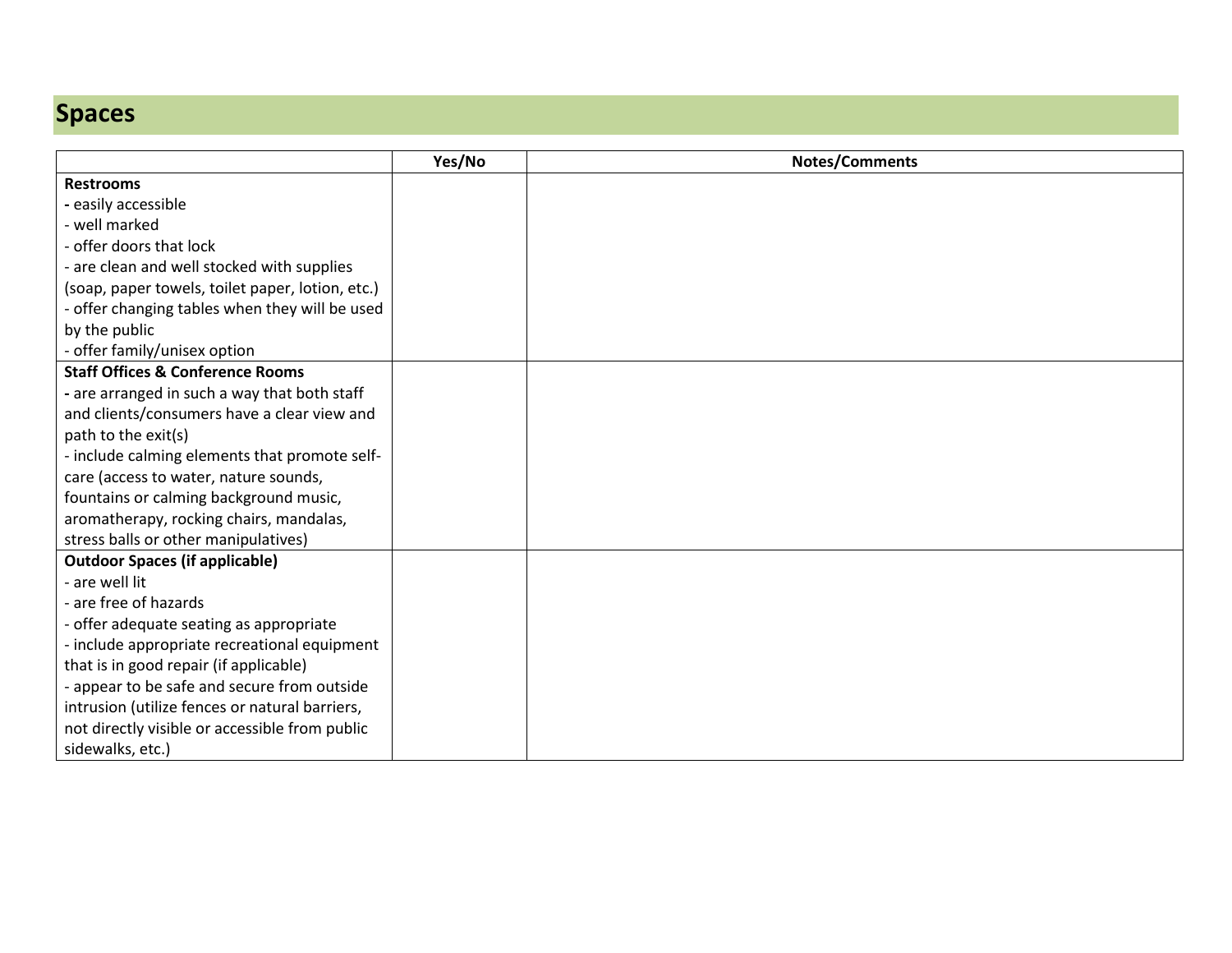#### **Residential Facilities**

| <b>Bedrooms</b>                                |  |
|------------------------------------------------|--|
| - offer privacy as appropriate                 |  |
| - allow for calming elements that promote      |  |
| self-care (access to water, nature sounds,     |  |
| fountains or calming background music,         |  |
| aromatherapy, rocking chairs, mandalas,        |  |
| stress balls or other manipulatives) when      |  |
| appropriate.                                   |  |
| * In light of any safety concerns, efforts are |  |
| made to creatively employ strategies to offer  |  |
| elements of privacy and self-care as much as   |  |
| possible                                       |  |
| <b>Common Areas- Living and Dining Areas,</b>  |  |
| <b>Group Counseling Spaces</b>                 |  |
| - are arranged in such a way that both staff   |  |
| and clients/consumers have a clear view and    |  |
| path to the exit(s)                            |  |
| - include calming elements that promote self-  |  |
| care (access to water, nature sounds,          |  |
| fountains or calming background music,         |  |
| aromatherapy, rocking chairs, mandalas,        |  |
| stress balls or other manipulatives) as        |  |
| appropriate                                    |  |

#### **Other Considerations**

|                                                 | Yes/No | <b>Notes/Comments</b> |
|-------------------------------------------------|--------|-----------------------|
| Confidentiality                                 |        |                       |
| - client/consumer information is not visible at |        |                       |
| reception, or in staff offices or any public    |        |                       |
| areas (consider things like sign-in sheets,     |        |                       |
| visible schedules/calendars, etc.)              |        |                       |
| - staff do not discuss clients/consumers in     |        |                       |
| spaces where they can be heard at any time      |        |                       |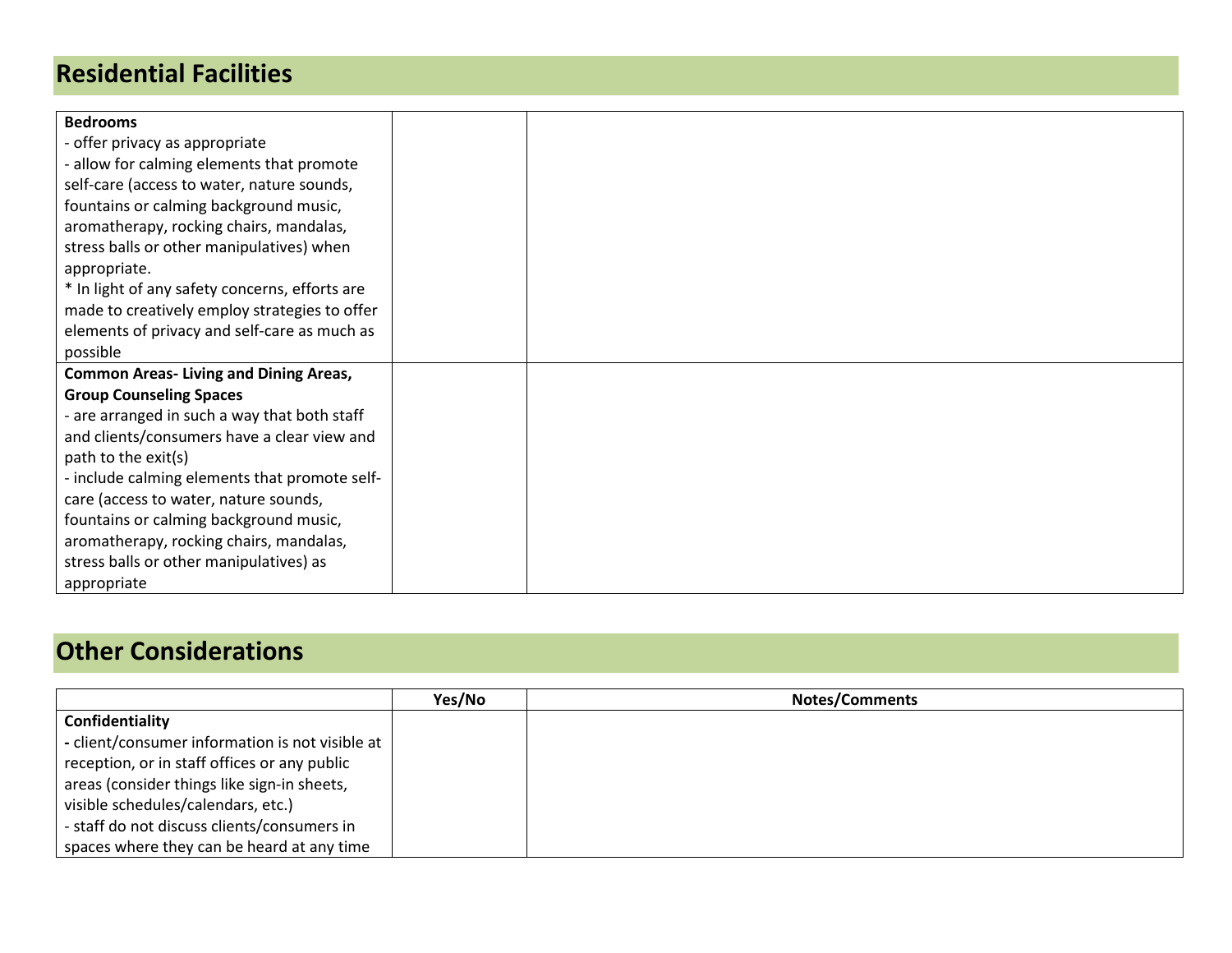| - reception areas are set-up to maximize          |  |
|---------------------------------------------------|--|
| confidentiality                                   |  |
| - attention is made to direct                     |  |
| clients/consumers to the right areas within       |  |
| the building in ways that are non-stigmatizing    |  |
| and that take their privacy into consideration    |  |
| (avoid labels)                                    |  |
| <b>Creativity</b>                                 |  |
| - secure facilities (hospitals, correctional      |  |
| facilities, etc.) have considered the limitations |  |
| of their environment, and have employed           |  |
| creative strategies to make the best of what      |  |
| they have to work with                            |  |
| - in cases where facilities cannot be modified    |  |
| to be in line with best practices for creating    |  |
| trauma-informed spaces, policies, procedures      |  |
| and practices have been considered and            |  |
| implemented to mitigate any potential             |  |
| negative impacts (ex: staff explain why           |  |
| privacy may be limited, staff check-in with       |  |
| clients/consumers and are as transparent as       |  |
| possible about how safety is maintained in        |  |
| the facility)                                     |  |
| <b>Client/Consumer Input</b>                      |  |
| - those accessing services have an                |  |
| opportunity to offer feedback on the space        |  |
| (did they feel safe, welcome, comfortable,        |  |
| etc.) as part of regular client/consumer          |  |
| survey processes                                  |  |